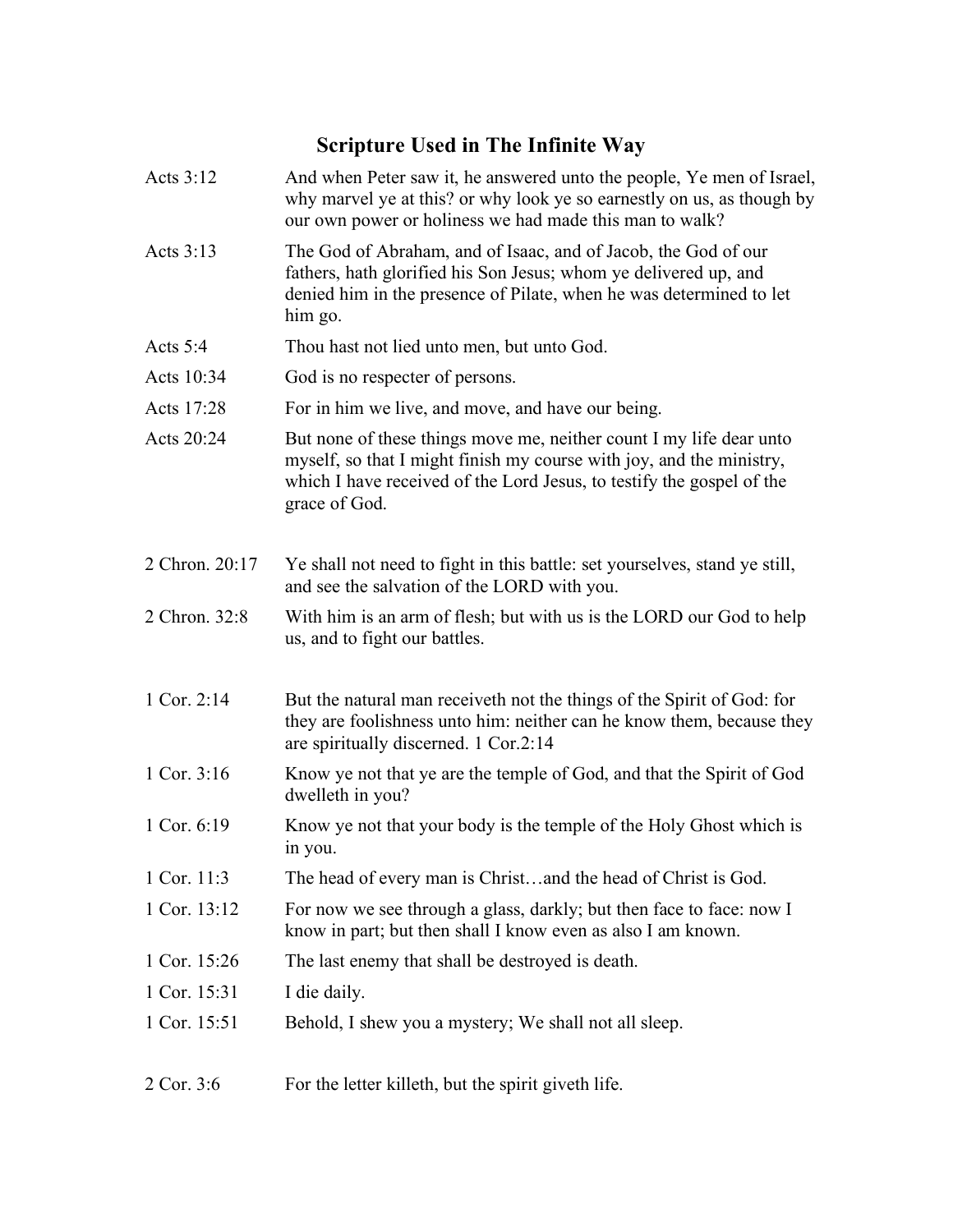| 2 Cor. 3:17  | Where the Spirit of the Lord is, there is liberty.                                                                                                                       |
|--------------|--------------------------------------------------------------------------------------------------------------------------------------------------------------------------|
| 2 Cor .4:18  | For the things which are seen are temporal; but the things which are<br>not seen are eternal.                                                                            |
| 2 Cor.5:1    | For we know that if our earthly house of this tabernacle were<br>dissolved, we have a building of God, an house not made with hands,<br>eternal in the heavens.          |
| 2 Cor. 5:16  | Henceforth know we no man after the flesh.                                                                                                                               |
| 2 Cor. 5:17  | Therefore if any man be in Christ, he is a new creature: old things are<br>passed away; behold, all things are become new.                                               |
| 2 Cor. 6:17  | Wherefore come out from among them, and be ye separate.                                                                                                                  |
| 2 Cor.12:9   | My grace is sufficient for thee: for my strength is made perfect in<br>weakness.                                                                                         |
| Deut 6:4-5   | Hear, O Israel: The LORD our God is one LORD: 5 And thou shalt<br>love the LORD thy God with all thine heart, and with all thy soul, and<br>with all thy might.          |
| Eccl 3:14    | I know that, whatsoever God doeth, it shall be for ever: nothing can be<br>put to it, nor any thing taken from it: and God doeth it, that men should<br>fear before him. |
| Eccl 7:29    | God hath made man upright; but they have sought out many<br>inventions.                                                                                                  |
| Eccl 11:1    | Cast thy bread upon the waters: for thou shalt find it after many days.                                                                                                  |
| Eph $2:19$   | Now therefore ye are no more strangers and foreigners, but<br>fellowcitizens with the saints, and of the household of God;                                               |
| Eph 5:14     | Awake thou that sleepest, and arise from the dead, and Christ shall<br>give thee light.                                                                                  |
| Ex $3:5$     | For the place whereon thou standest is holy ground.                                                                                                                      |
| Ex $3:14-15$ | I AM THAT I AM this is my name for ever, and this is my memorial<br>unto all generations.                                                                                |
| Ex 13:21     | And the LORD went before them by day in a pillar of a cloud, to lead<br>them the way; and by night in a pillar of fire, to give them light; to go<br>by day and night.   |
| Ex $14:13$   | Stand still, and see the salvation of the LORD.                                                                                                                          |
| $Ex$ 20:4    | Thou shalt not make unto thee any graven image, or any likeness of                                                                                                       |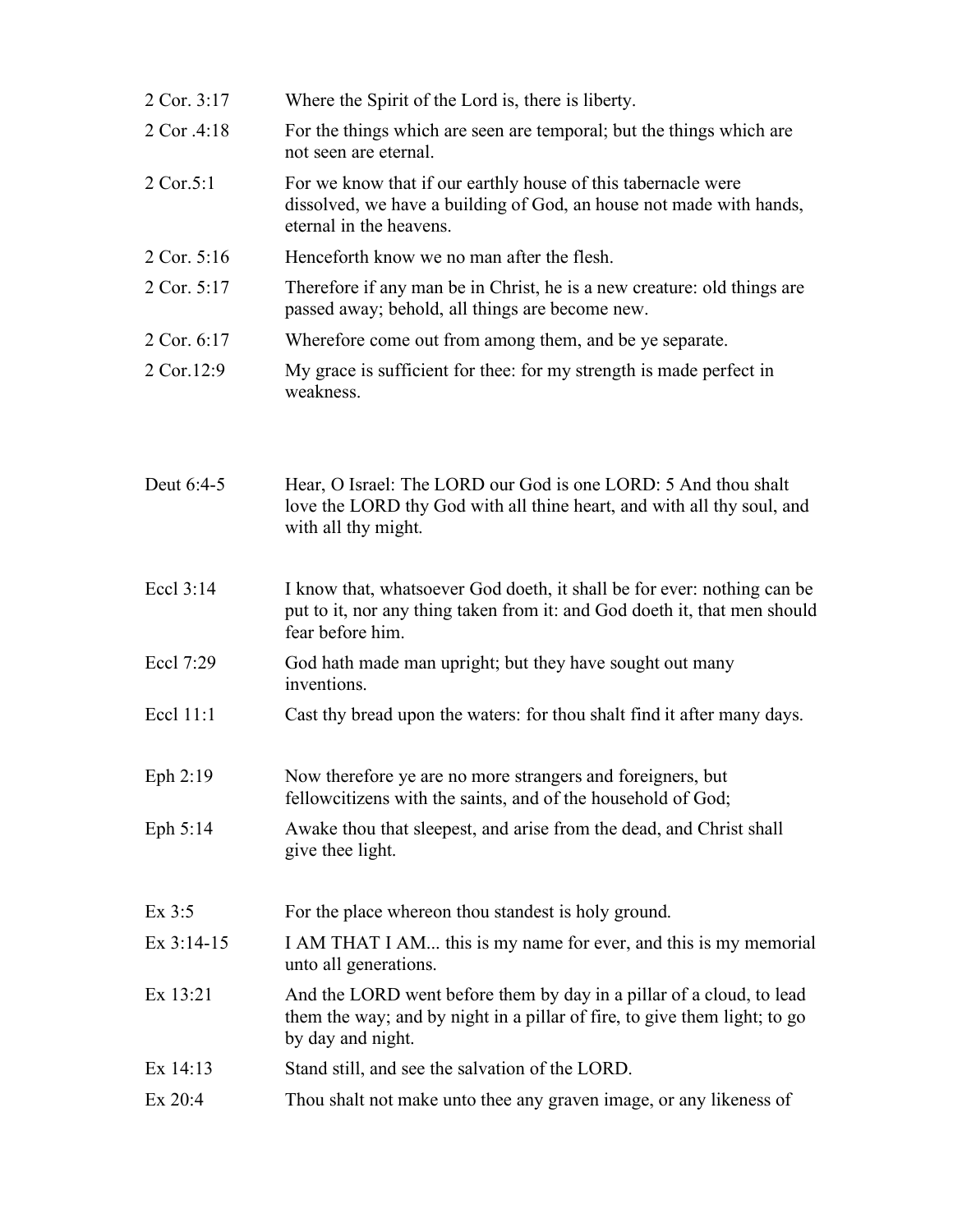|                  | any thing that is in heaven above, or that is in the earth beneath, or that<br>is in the water under the earth:                                                                                                              |
|------------------|------------------------------------------------------------------------------------------------------------------------------------------------------------------------------------------------------------------------------|
| $Ex$ 20:5        | Thou shalt not bow down thyself to them, nor serve them: for I the<br>LORD thy God am a jealous God, visiting the iniquity of the fathers<br>upon the children unto the third and fourth generation of them that hate<br>me; |
| Ex 33:14         | My presence shall go with thee, and I will give thee rest.                                                                                                                                                                   |
| Ezek 18:32       | I have no pleasure in the death of him that dieth.                                                                                                                                                                           |
| Ezek 21:27       | I will overturn, overturn, overturn, it: and it shall be no more, until he<br>come whose right it is; and I will give it him.                                                                                                |
| Gal 2:20         | I live; yet not I, but Christ liveth in me.                                                                                                                                                                                  |
| Gal 3:28         | There is neither Jew nor Greek, there is neither bond nor free, there is<br>neither male nor female: for ye are all one in Christ Jesus.                                                                                     |
| Gal 6:7          | Be not deceived; God is not mocked: for whatsoever a man soweth,<br>that shall he also reap.                                                                                                                                 |
| Gal 6:8          | For he that soweth to his flesh shall of the flesh reap corruption; but he<br>that soweth to the Spirit shall of the Spirit reap life everlasting.                                                                           |
| Gal 6:15         | neither circumcision availeth any thing, nor uncircumcision, but a new<br>creature.                                                                                                                                          |
| Gen 1:3          | And God said, Let there be light: and there was light.                                                                                                                                                                       |
| Gen 1:31         | And God saw every thing that he had made, and, behold, it was very<br>good.                                                                                                                                                  |
| Gen $2:17$       | But of the tree of the knowledge of good and evil, thou shalt not eat of<br>it: for in the day that thou eatest thereof thou shalt surely die.                                                                               |
| Gen 3:11         | Who told thee that thou wast naked?                                                                                                                                                                                          |
| Gen 18:32        | I will not destroy it for ten's sake.                                                                                                                                                                                        |
| Hab $1:13$ (KJV) | Thou art of purer eyes than to behold evil, and canst not look on<br>iniquity:                                                                                                                                               |
| Heb $4:9-10$     | There remaine th therefore a rest to the people of God. 10 For he that is<br>entered into his rest, he also hath ceased from his own works, as God<br>did from his.                                                          |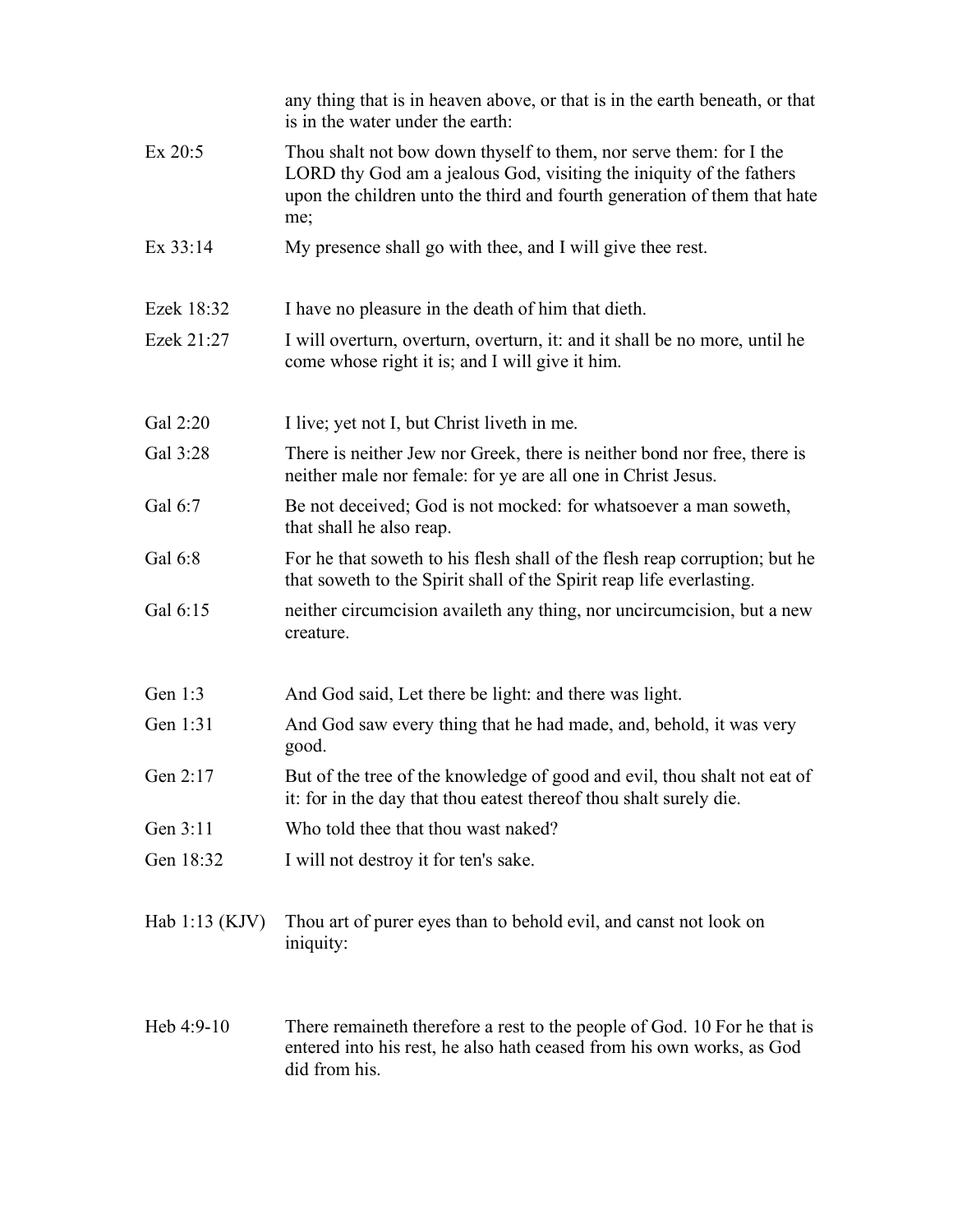Heb 4:12 For the word of God is quick, and powerful, and sharper than any twoedged sword. Heb 8:5 See, saith he, that thou make all things according to the pattern shewed to thee in the mount. Heb 11:3 Through faith we understand that the worlds were framed by the word of God, so that things which are seen were not made of things which do appear. Heb 12:1 Wherefore seeing we also are compassed about with so great a cloud of witnesses, let us lay aside every weight, and the sin which doth so easily beset us, and let us run with patience the race that is set before us. Heb 13:5,6 I will never leave thee, nor forsake thee. .. The Lord is my helper, and I will not fear what man shall do unto me. Hosea 1:10 Ye are the sons of the living God. Isaiah 1:18 Though your sins be as scarlet, they shall be as white as snow. Isaiah 2:4 They shall beat their swords into plowshares, and their spears into pruninghooks: nation shall not lift up sword against nation, neither shall they learn war any more. Isaiah 2:22 Cease ye from man, whose breath is in his nostrils: for wherein is he to be accounted of? Isaiah 9:6 For unto us a child is born, unto us a son is given: and the government shall be upon his shoulder: and his name shall be called Wonderful, Counsellor, The mighty God, The everlasting Father, The Prince of Peace. Isaiah 26:3 Thou wilt keep him in perfect peace, whose mind is stayed on thee: because he trusteth in thee. Isaiah 30:15 In quietness and in confidence shall be your strength. Isaiah 33:10 Now will I rise, saith the LORD; now will I be exalted; now will I lift up myself. Isaiah 40:4 The crooked shall be made straight, and the rough places plain. Isaiah 43:2 When thou passest through the waters, I will be with thee; and through the rivers, they shall not overflow thee: when thou walkest through the fire, thou shalt not be burned; neither shall the flame kindle upon thee. Isaiah 45:2 I will go before thee, and make the crooked places straight. Isaiah 54:17 No weapon that is formed against thee shall prosper.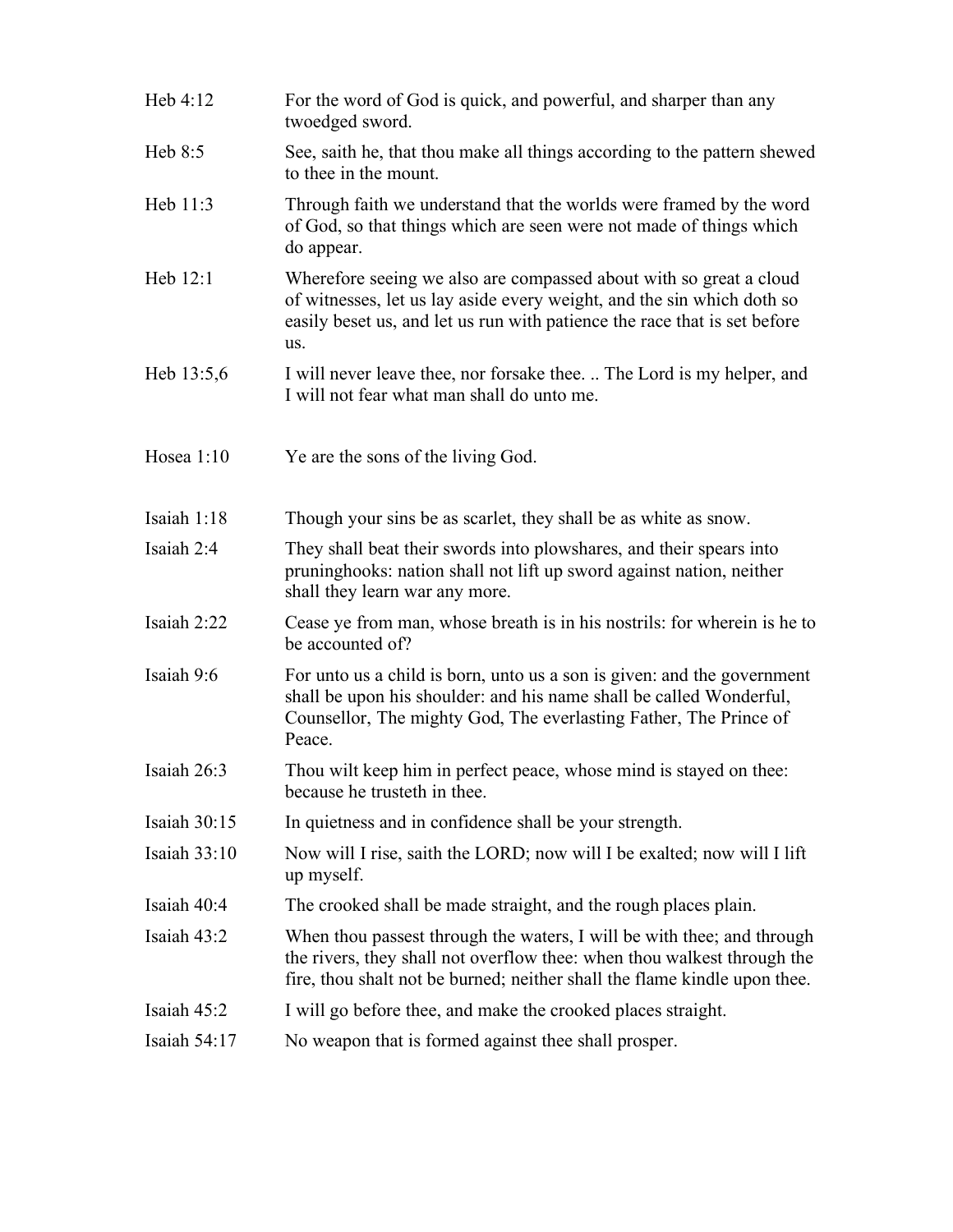| Isaiah 55:8-9  | For my thoughts are not your thoughts, neither are your ways my<br>ways, saith the LORD. For as the heavens are higher than the earth, so<br>are my ways higher than your ways, and my thoughts than your<br>thoughts. |
|----------------|------------------------------------------------------------------------------------------------------------------------------------------------------------------------------------------------------------------------|
| Isaiah $61:1$  | The Spirit of the Lord GOD is upon me.                                                                                                                                                                                 |
| Isaiah $65:17$ | For, behold, I create new heavens and a new earth: and the former<br>shall not be remembered, nor come into mind.                                                                                                      |
| Isaiah $65:24$ | Before they call, I will answer; and while they are yet speaking, I will<br>hear.                                                                                                                                      |
| James $1:17$   | Every good gift and every perfect gift is from above, and cometh down<br>from the Father of lights, with whom is no variableness, neither<br>shadow of turning.                                                        |
| James 4:3      | Ye ask, and receive not, because ye ask amiss, that ye may consume it<br>upon your lusts.                                                                                                                              |
| Jer 1:5        | Before I formed thee in the belly I knew thee; and before thou camest<br>forth out of the womb I sanctified thee, and I ordained thee a prophet<br>unto the nations.                                                   |
| Job $22:21$    | Acquaint now thyself with him, and be at peace: thereby good shall<br>come unto thee.                                                                                                                                  |
| Job 23:14      | For he performeth the thing that is appointed for me.                                                                                                                                                                  |
| Job 26:7       | Hehangeth the earth upon nothing.                                                                                                                                                                                      |
| Job 32:8       | But there is a spirit in man: and the inspiration of the Almighty giveth<br>them understanding.                                                                                                                        |
| Joel 2:25      | And I will restore to you the years that the locust hath eaten.                                                                                                                                                        |
| John $1:1$     | In the beginning was the Word, and the Word was with God, and the<br>Word was God.                                                                                                                                     |
| John 1:3       | All things were made by him; and without him was not any thing made<br>that was made.                                                                                                                                  |
| John $1:5$     | And the light shineth in darkness; and the darkness comprehended it<br>not.                                                                                                                                            |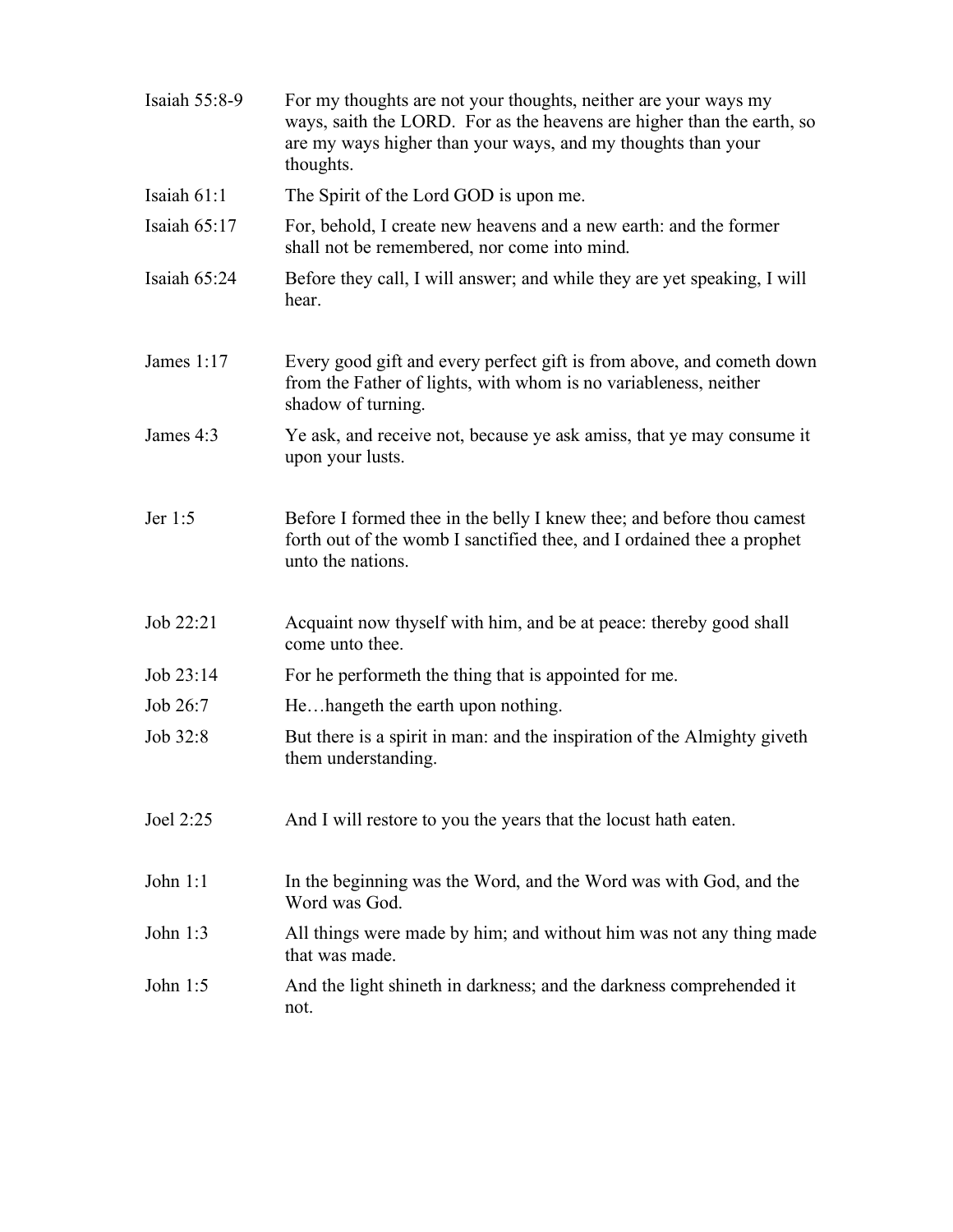| John 1:14     | And the Word was made flesh, and dwelt among us, (and we beheld<br>his glory, the glory as of the only begotten of the Father, full of grace<br>and truth.                                               |
|---------------|----------------------------------------------------------------------------------------------------------------------------------------------------------------------------------------------------------|
| John 1:17     | For the law was given by Moses, but grace and truth came by Jesus<br>Christ.                                                                                                                             |
| John 2:15     | And when he had made a scourge of small cords, he drove them all out<br>of the temple, and the sheep, and the oxen; and poured out the<br>changers' money, and overthrew the tables;                     |
| John 2:19     | Destroy this temple, and in three days I will raise it up.                                                                                                                                               |
| John 4:10     | Jesus answered and said unto her, If thou knewest the gift of God,<br>and who it is that saith to thee, Give me to drink; thou wouldest have<br>asked of him, and he would have given thee living water. |
| John 4:13, 14 | Jesus answered and said unto her, Whosoever drinketh of this water<br>shall thirst again:                                                                                                                |
|               | But whosoever drinketh of the water that I shall give him shall never<br>thirst; but the water that I shall give him shall be in him a well of water<br>springing up into everlasting life.              |
| John 4:24     | God is a Spirit: and they that worship him must worship him in spirit<br>and in truth.                                                                                                                   |
| John 4:32, 34 | But he said unto them, I have meat to eat that ye know not of My<br>meat is to do the will of him that sent me, and to finish his work.                                                                  |
| John 4:48     | Except ye see signs and wonders, ye will not believe.                                                                                                                                                    |
| John 5:8      | Rise, take up thy bed, and walk.                                                                                                                                                                         |
| John 5:14     | Behold, thou art made whole: sin no more, lest a worse thing come<br>unto thee.                                                                                                                          |
| John 5:30     | I can of mine own self do nothing: as I hear, I judge: and my judgment<br>is just; because I seek not mine own will, but the will of the Father<br>which hath sent me.                                   |
| John 5:31     | If I bear witness of myself, my witness is not true.                                                                                                                                                     |
| John 6:35     | I am the bread of life: he that cometh to me shall never hunger; and he<br>that believeth on me shall never thirst.                                                                                      |
| John 6:37     | All that the Father giveth me shall come to me; and him that cometh to<br>me I will in no wise cast out.                                                                                                 |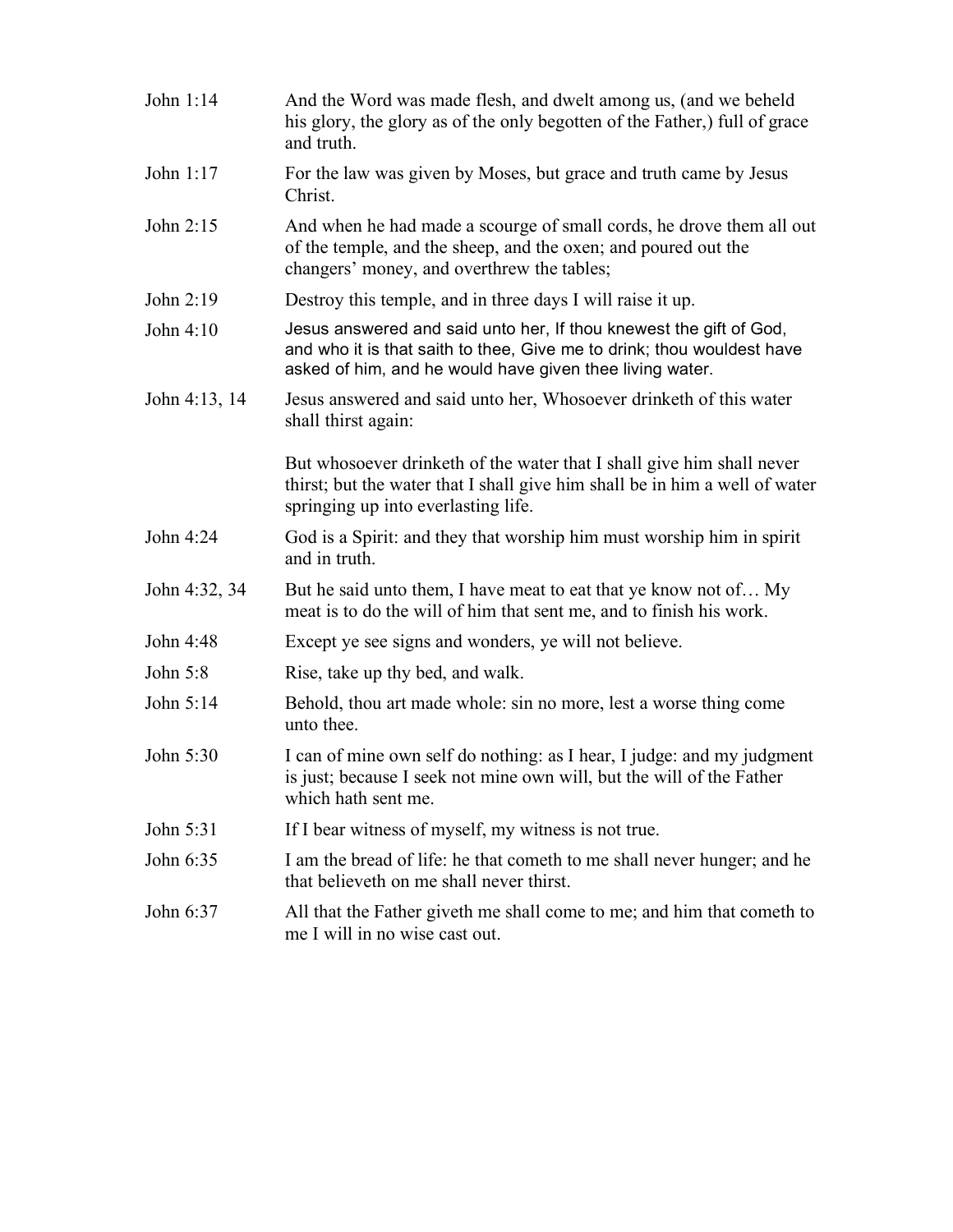| John 6:38  | For I came down from heaven, not to do mine own will, but the will of<br>him that sent me.                                                                                  |
|------------|-----------------------------------------------------------------------------------------------------------------------------------------------------------------------------|
| John 6:45  | It is written in the prophets, And they shall be all taught of God.<br>Every man therefore that hath heard, and hath learned of the Father,<br>cometh unto me.              |
| John 6:63  | It is the spirit that quickeneth; the flesh profiteth nothing: the words<br>that I speak unto you, they are spirit, and they are life.                                      |
| John 6:65  | No man can come unto me, except it were given unto him of my<br>Father.                                                                                                     |
| John 7:16  | My doctrine is not mine, but his that sent me.                                                                                                                              |
| John 7:24  | Judge not according to the appearance, but judge righteous judgment.                                                                                                        |
| John 8:11  | Neither do I condemn thee: go, and sin no more.                                                                                                                             |
| John 8:32  | Ye shall know the truth, and the truth shall make you free.                                                                                                                 |
| John 8:46  | Which of you convinceth me of sin?                                                                                                                                          |
| John 8:58  | Before Abraham was, I am.                                                                                                                                                   |
| John 9:25  | Whereas I was blind, now I see.                                                                                                                                             |
| John 10:17 | I lay down my life, that I might take it again.                                                                                                                             |
| John 10:10 | I am come that they might have life, and that they might have it more<br>abundantly.                                                                                        |
| John 10:30 | I and my Father are one.                                                                                                                                                    |
| John 11:25 | I am the resurrection, and the life.                                                                                                                                        |
| John 12:32 | And I, if I be lifted up from the earth, will draw all men unto me.                                                                                                         |
| John 12:45 | He that seeth me seeth him that sent me.                                                                                                                                    |
| John 12:46 | I am come a light into the world, that whosoever believeth on me<br>should not abide in darkness.                                                                           |
| John 14:2  | In my Father's house are many mansions: if it were not so, I would<br>have told you. I go to prepare a place for you.                                                       |
| John 14:6  | I am the way, the truth, and the life: no man cometh unto the Father,<br>but by me.                                                                                         |
| John 14:12 | Verily, verily, I say unto you, He that believeth on me, the works that I<br>do shall he do also; and greater works than these shall he do; because I<br>go unto my Father. |
| John 14:10 | I am in the Father, and the Father in me? the words that I speak unto<br>you I speak not of myself: but the Father that dwelleth in me, he doeth<br>the works.              |
| John 14:16 | He shall give you another Comforter, that he may abide with you for<br>ever.                                                                                                |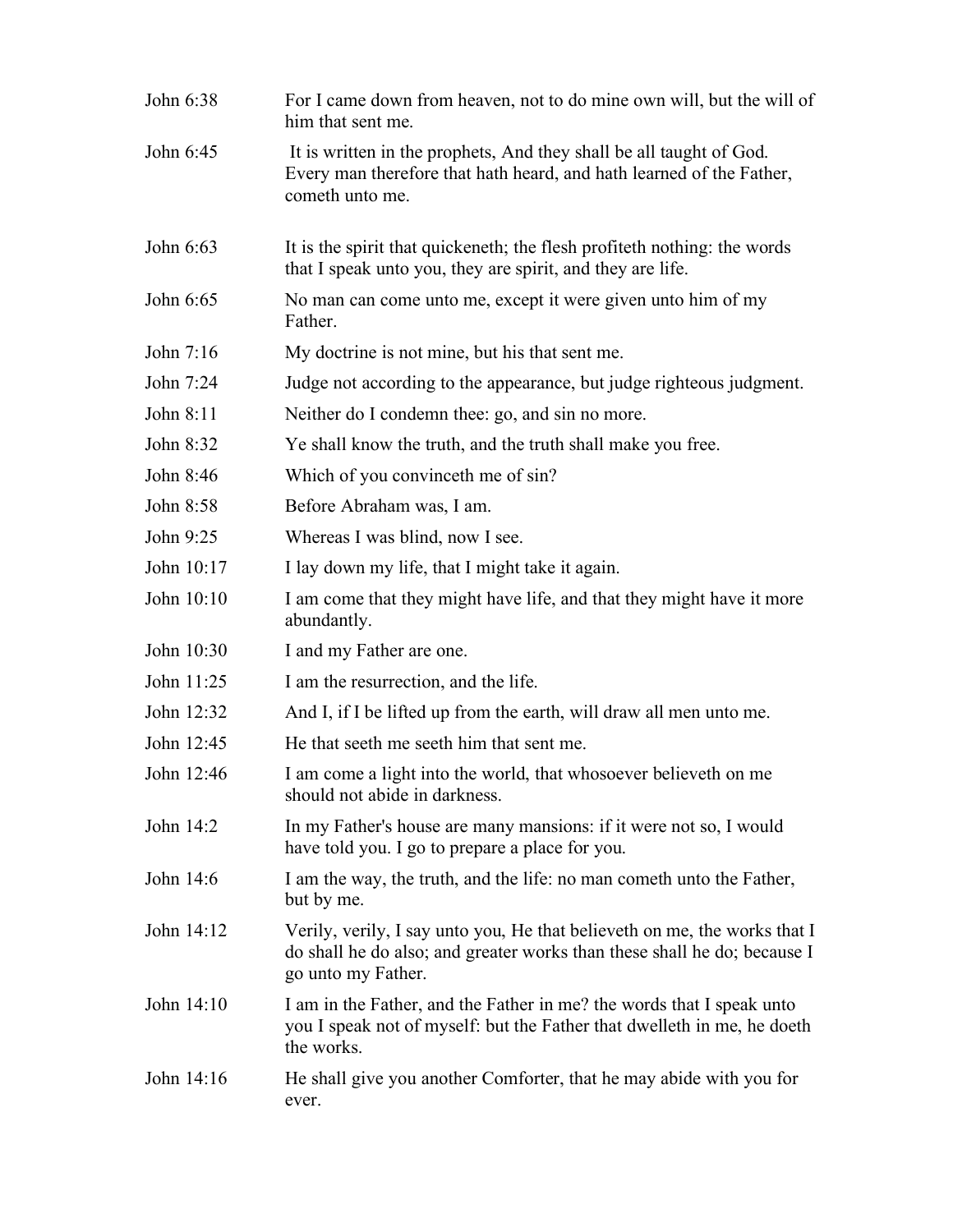| John 14:26    | But the Comforter, which is the Holy Ghost, whom the Father will<br>send in my name, he shall teach you all things, and bring all things to<br>your remembrance, whatsoever I have said unto you. |
|---------------|---------------------------------------------------------------------------------------------------------------------------------------------------------------------------------------------------|
| John 14:27    | Peace I leave with you, my peace I give unto you: not as the world<br>giveth, give I unto you.                                                                                                    |
| John 14:28    | My Father is greater than I.                                                                                                                                                                      |
| John 15:4     | Abide in me, and I in you. As the branch cannot bear fruit of itself,<br>except it abide in the vine; no more can ye, except ye abide in me.                                                      |
| John 15:5     | I am the vine, ye are the branches. He that abideth in me, and I in him,<br>the same bringeth forth much fruit: for without me ye can do nothing.                                                 |
| John 15:6     | If a man abide not in me, he is cast forth as a branch, and is withered;<br>and men gather them, and cast them into the fire, and they are burned.                                                |
| John 15:7-8   | If ye abide in me, and my words abide in you, ye shall ask what ye<br>will, and it shall be done unto you. Herein is my Father glorified, that<br>ye bear much fruit.                             |
| John 15:13    | Greater love hath no man than this, that a man lay down his life for his<br>friends.                                                                                                              |
| John 15:16    | Ye have not chosen me, but I have chosen you.                                                                                                                                                     |
| John 16:7     | It is expedient for you that I go away: for if I go not away, the<br>Comforter will not come unto you; but if I depart, I will send him unto<br>you.                                              |
| John 16:33    | In the world ye shall have tribulation: but be of good cheer; I have<br>overcome the world.                                                                                                       |
| John 16:7     | If I go not away, the Comforter will not come unto you.                                                                                                                                           |
| John 17:3     | And this is life eternal, that they might know thee the only true God,<br>and Jesus Christ, whom thou hast sent.                                                                                  |
| John 17:20-22 | Neither pray I for these alone.                                                                                                                                                                   |
|               | That they all may be one; as thou, Father, art in me, and I in thee, that<br>they also may be one in us: that the world may believe that thou hast<br>sent me.                                    |
|               | And the glory which thou gavest me I have given them; that they may<br>be one, even as we are one.                                                                                                |
| John 18:36    | My kingdom is not of this world.                                                                                                                                                                  |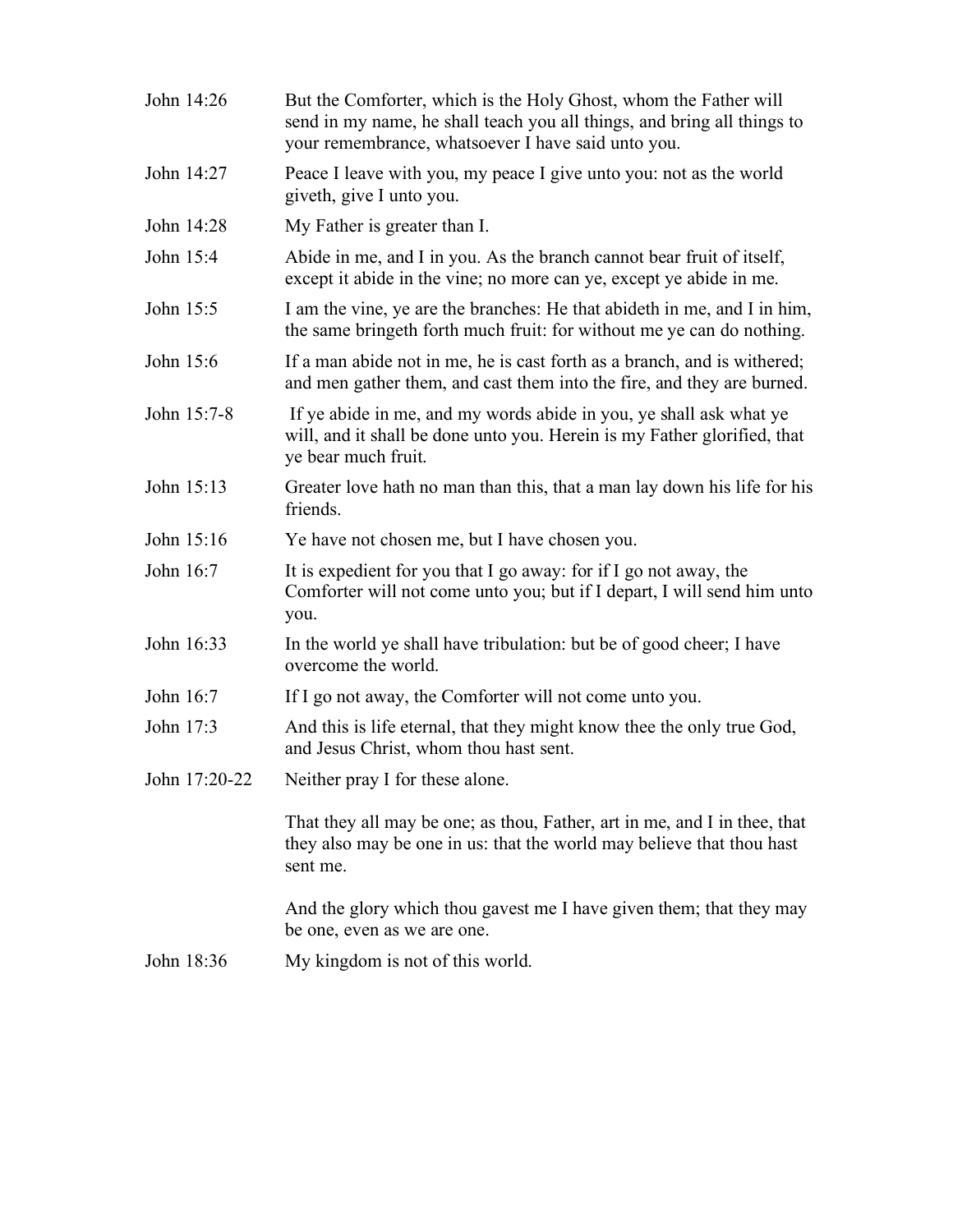| John 18:37   | For this cause came I into the world, that I should bear witness unto<br>the truth.                                                                                                                                                                                                                                                                                                                                                                                             |
|--------------|---------------------------------------------------------------------------------------------------------------------------------------------------------------------------------------------------------------------------------------------------------------------------------------------------------------------------------------------------------------------------------------------------------------------------------------------------------------------------------|
| John 18:38   | I find in him no fault at all.                                                                                                                                                                                                                                                                                                                                                                                                                                                  |
| John 19:11   | Thou couldest have no power at all against me, except it were given<br>thee from above.                                                                                                                                                                                                                                                                                                                                                                                         |
| 1 John 1:5   | God is light, and in him is no darkness at all.                                                                                                                                                                                                                                                                                                                                                                                                                                 |
| 1 John $3:2$ | Beloved, now are we the sons of God, and it doth not yet appear what<br>we shall be: but we know that, when he shall appear, we shall be like<br>him; for we shall see him as he is.                                                                                                                                                                                                                                                                                            |
| 1 John 4:4   | Ye are of God, little children, and have overcome them: because<br>greater is he that is in you, than he that is in the world.                                                                                                                                                                                                                                                                                                                                                  |
| 1 John 4:20  | If a man say, I love God, and hate th his brother, he is a liar: for he that<br>loveth not his brother whom he hath seen, how can he love God whom<br>he hath not seen?                                                                                                                                                                                                                                                                                                         |
| Joshua 1:5   | There shall not any man be able to stand before thee all the days of thy<br>life: as I was with Moses, so I will be with thee: I will not fail thee, nor<br>forsake thee.                                                                                                                                                                                                                                                                                                       |
| Josh 24:15   | Choose you this day whom ye will serve.                                                                                                                                                                                                                                                                                                                                                                                                                                         |
|              | 1 Kings 17:12-14 And she said, As the LORD thy God liveth, I have not a cake, but an<br>handful of meal in a barrel, and a little oil in a cruse: and, behold, I am<br>gathering two sticks, that I may go in and dress it for me and my son,<br>that we may eat it, and die. And Elijah said unto her, Fear not; go and<br>do as thou hast said: but make me thereof a little cake first, and bring it<br>unto me, and after make for thee and for thy son. For thus saith the |

- LORD God of Israel, The barrel of meal shall not waste, neither shall the cruse of oil fail, until the day that the LORD sendeth rain upon the earth.
- 1 Kings 19:11-12 but the LORD was not in the wind: and after the wind an earthquake; but the LORD was not in the earthquake: 12 And after the earthquake a fire; but the LORD was not in the fire: and after the fire a still small voice.
- Luke 4:8 Get thee behind me, Satan: for it is written, Thou shalt worship the Lord thy God, and him only shalt thou serve. Luke 8:46 Somebody hath touched me: for I perceive that virtue is gone out of me.
- Luke 9:24 For whosoever will save his life shall lose it: but whosoever will lose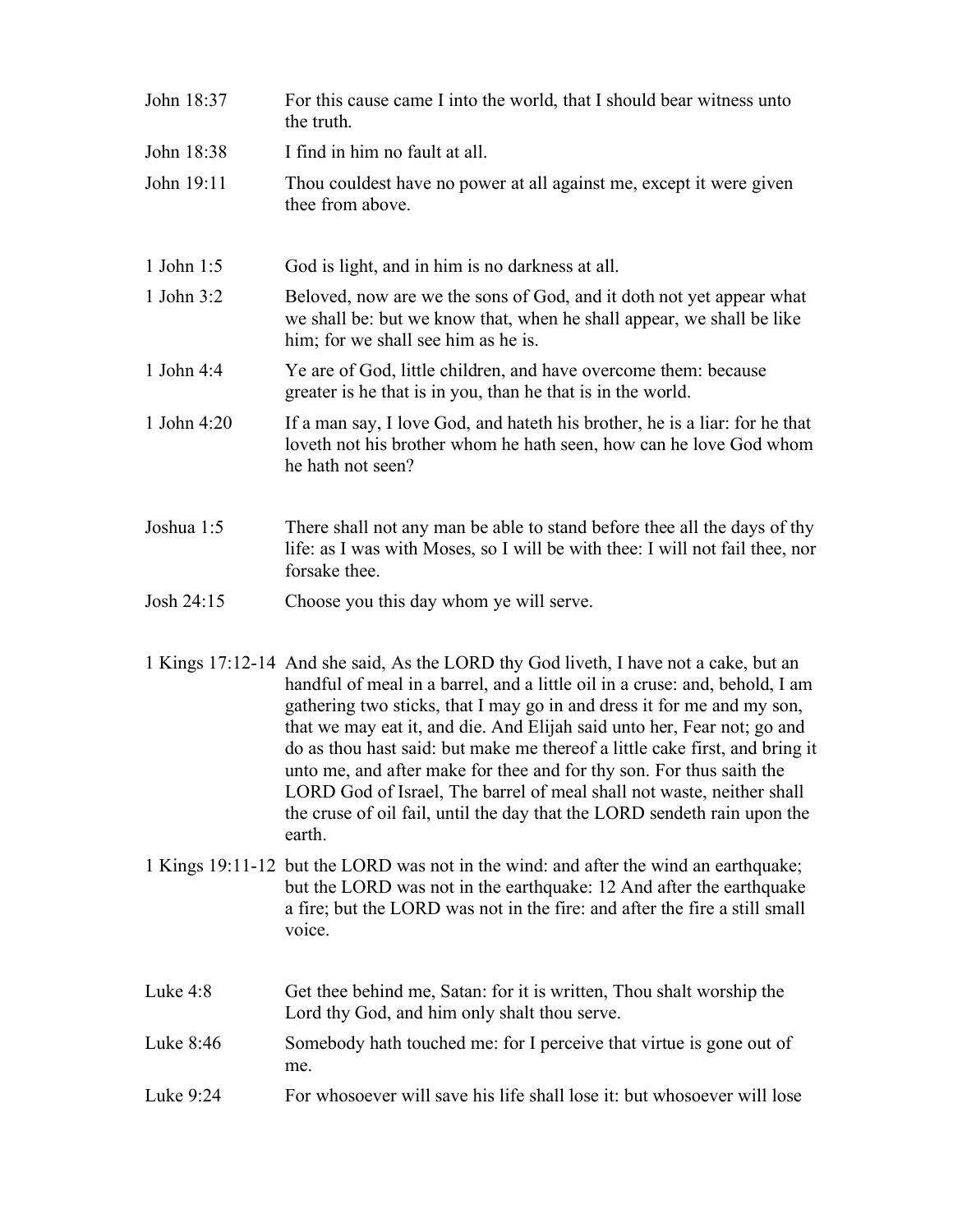his life for my sake, the same shall save it. Luke 9:59-60 And he said unto another, Follow me. But he said, Lord, suffer me first to go and bury my father. Jesus said unto him, Let the dead bury their dead: but go thou and preach the kingdom of God. Luke 9:61-62 And another also said, Lord, I will follow thee; but let me first go bid them farewell, which are at home at my house. And Jesus said unto him, No man, having put his hand to the plough, and looking back, is fit for the kingdom of God. Luke 10:20 Notwithstanding in this rejoice not, that the spirits are subject unto you; but rather rejoice, because your names are written in heaven. Luke 12:14 And he said unto him, Man, who made me a judge or a divider over you? Luke 12:22-23 Take no thought for your life, what ye shall eat; neither for the body, what ye shall put on. The life is more than meat, and the body is more than raiment. Luke 12:25 And which of you with taking thought can add to his stature one cubit? Luke 12:28 O ye of little faith. Luke 12:29-30 And seek not ye what ye shall eat, or what ye shall drink, neither be ye of doubtful mind. 30 For all these things do the nations of the world seek after: and your Father knoweth that ye have need of these things. Luke 12:31 Seek ye the kingdom of God; and all these things shall be added unto you. Luke 12:32 Fear not, little flock; for it is your Father's good pleasure to give you the kingdom. Luke 12:40 The Son of man cometh at an hour when ye think not. Luke 15:31 Son, thou art ever with me, and all that I have is thine. Luke 16:13 No servant can serve two masters... Ye cannot serve God and mammon. Luke 17:21 The kingdom of God is within you. Luke 18:14 for every one that exalteth himself shall be abased; and he that humbleth himself shall be exalted. Luke 19:26 For I say unto you, That unto every one which hath shall be given; and from him that hath not, even that he hath shall be taken away from him. Luke 22:42 Saying, Father, if thou be willing, remove this cup from me: nevertheless not my will, but thine, be done.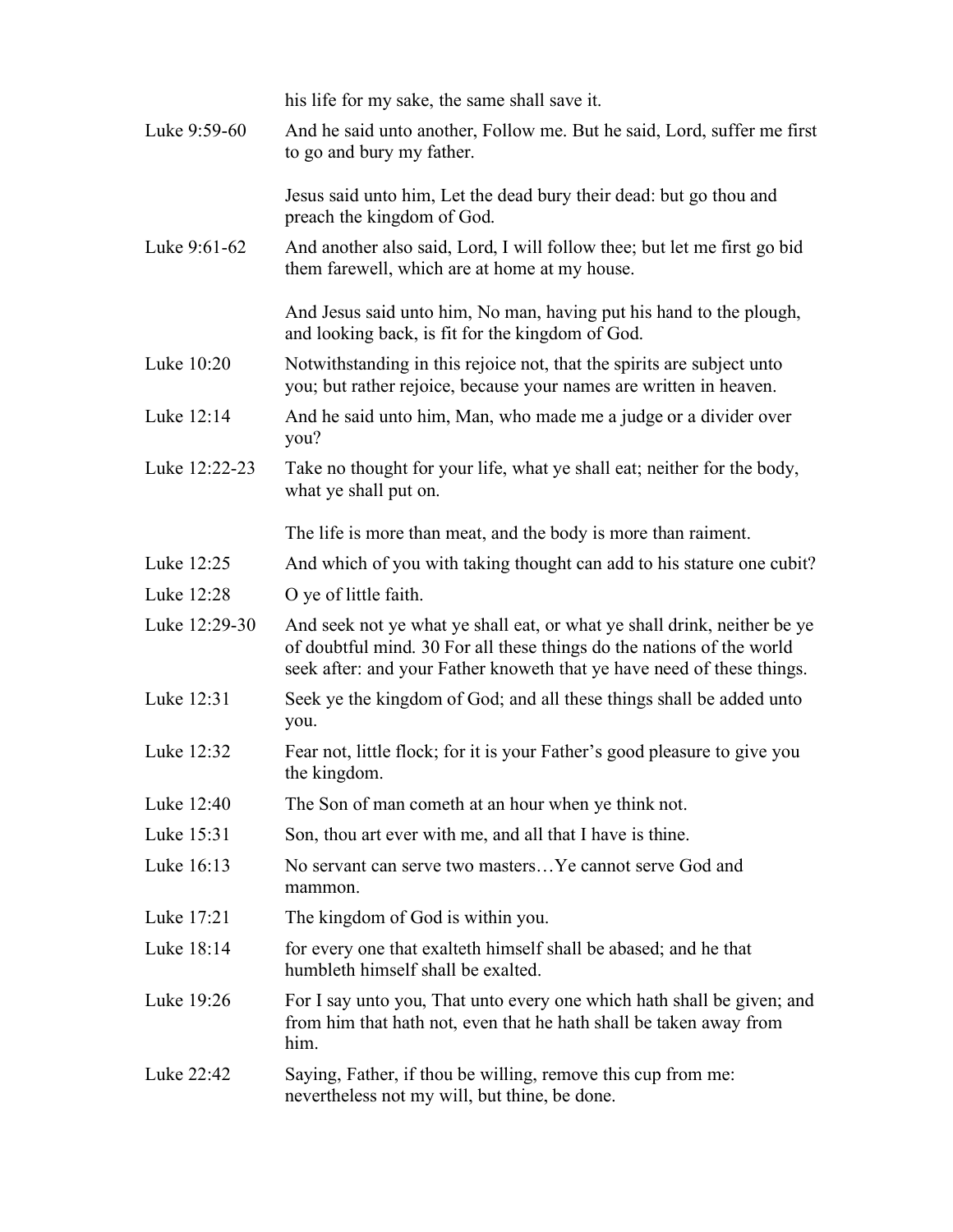| Luke 23:34   | Father, forgive them; for they know not what they do.                                                                                                                                                                                                                                                                                                                                                       |
|--------------|-------------------------------------------------------------------------------------------------------------------------------------------------------------------------------------------------------------------------------------------------------------------------------------------------------------------------------------------------------------------------------------------------------------|
| Luke 23:43   | And Jesus said unto him, Verily I say unto thee, To day shalt thou be<br>with me in paradise.                                                                                                                                                                                                                                                                                                               |
| Luke 24:49   | And, behold, I send the promise of my Father upon you: but tarry ye in<br>the city of Jerusalem, until ye be endued with power from on high.                                                                                                                                                                                                                                                                |
| Mal 3:10     | I will open you the windows of heaven, and pour you out a blessing,<br>that there shall not be room enough to receive it.                                                                                                                                                                                                                                                                                   |
| Mark 1:17    | Come ye after me, and I will make you to become fishers of men.                                                                                                                                                                                                                                                                                                                                             |
| Mark $2:9$   | Is it easier to say to the sick of the palsy, Thy sins be forgiven thee; or<br>to say, Arise, and take up thy bed, and walk?                                                                                                                                                                                                                                                                                |
| Mark 4:39    | And he arose, and rebuked the wind, and said unto the sea, Peace, be<br>still. And the wind ceased, and there was a great calm.                                                                                                                                                                                                                                                                             |
| Mark 6:50    | Be of good cheer: it is I; be not afraid.                                                                                                                                                                                                                                                                                                                                                                   |
| Mark 7:15    | There is nothing from without a man, that entering into him can defile<br>him: but the things which come out of him, those are they that defile<br>the man.                                                                                                                                                                                                                                                 |
| Mark 8:18-21 | Having eyes, see ye not? and having ears, hear ye not? and do ye not<br>remember? 19 When I brake the five loaves among five thousand, how<br>many baskets full of fragments took ye up? They say unto him,<br>Twelve. 20 And when the seven among four thousand, how many<br>baskets full of fragments took ye up? And they said, Seven. 21 And he<br>said unto them, How is it that ye do not understand? |
| Mark 10:15   | Verily I say unto you, Whosoever shall not receive the kingdom of<br>God as a little child, he shall not enter therein.                                                                                                                                                                                                                                                                                     |
| Matt. 2:13   | Arise, and take the young child and his mother, and flee into Egypt.                                                                                                                                                                                                                                                                                                                                        |
| Matt. 3:10   | And now also the axe is laid unto the root of the trees: therefore every<br>tree which bringeth not forth good fruit is hewn down, and cast into<br>the fire.                                                                                                                                                                                                                                               |
| Matt. 3:15   | And Jesus answering said unto him, Suffer it to be so now: for thus it<br>becometh us to fulfil all righteousness.                                                                                                                                                                                                                                                                                          |
| Matt. 3:17   | This is my beloved Son, in whom I am well pleased.                                                                                                                                                                                                                                                                                                                                                          |
| Matt. 4:4    | Man shall not live by bread alone, but by every word that proceedeth<br>out of the mouth of God.                                                                                                                                                                                                                                                                                                            |
| Matt 5:6     | Blessed are they which do hunger and thirst after righteousness: for<br>they shall be filled.                                                                                                                                                                                                                                                                                                               |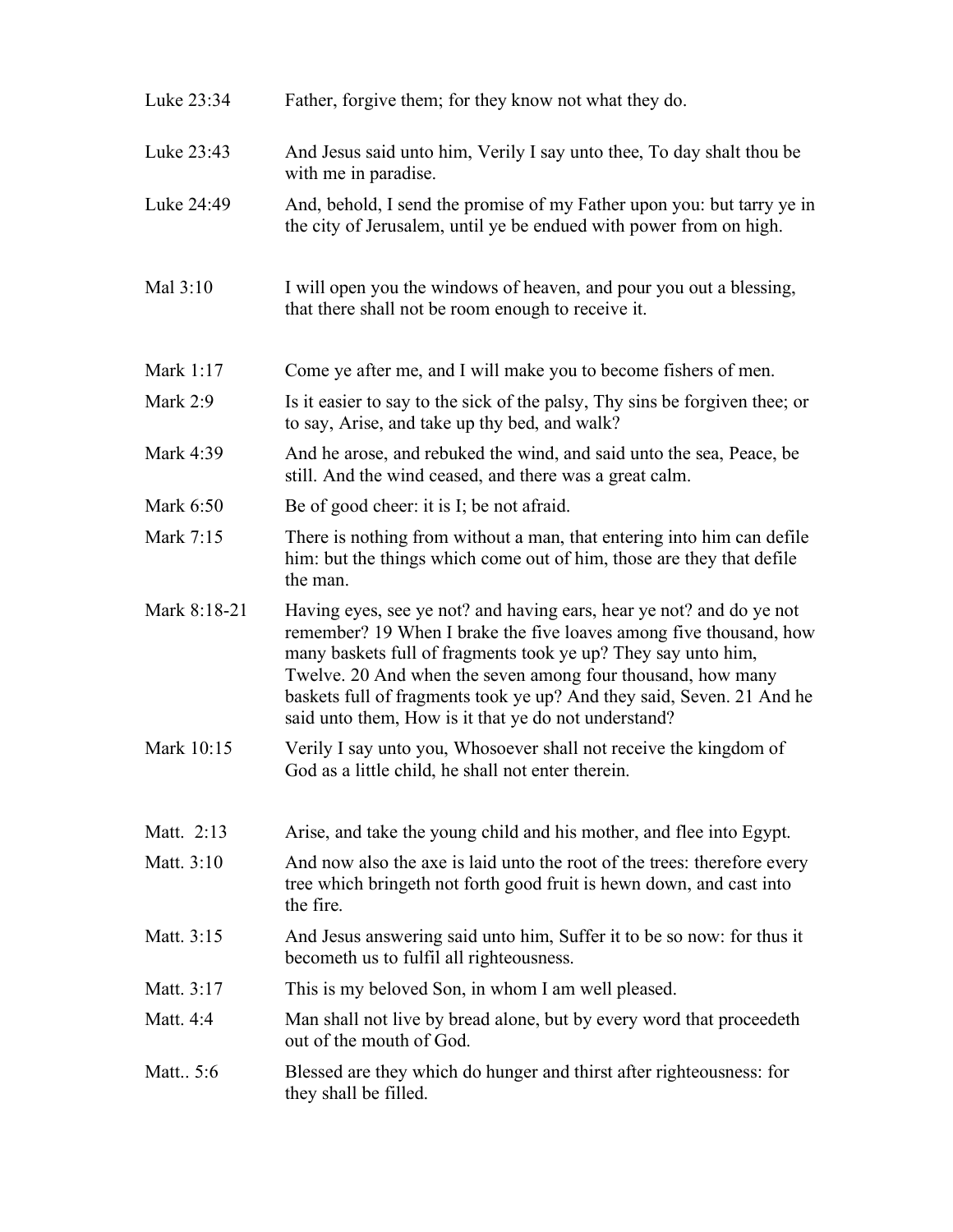Matt. 5:14 Ye are the light of the world. Matt. 5:20 For I say unto you, That except your righteousness shall exceed the righteousness of the scribes and Pharisees, ye shall in no case enter into the kingdom of heaven. Matt. 5:28 Whosoever looketh on a woman to lust after her hath committed adultery with her already in his heart. Matt. 5:38-39 Ye have heard that it hath been said, An eye for an eye, and a tooth for a tooth: But I say unto you, That ye resist not evil: but whosoever shall smite thee on thy right cheek, turn to him the other also. Matt. 5:43-44 Ye have heard that it hath been said, Thou shalt love thy neighbour, and hate thine enemy. 44 But I say unto you, Love your enemies, bless them that curse you, do good to them that hate you, and pray for them which despitefully use you, and persecute you; Matt. 5:45 That ye may be the children of your Father which is in heaven: for he maketh his sun to rise on the evil and on the good, and sendeth rain on the just and on the unjust. Matt. 5:48 Be ye therefore perfect, even as your Father which is in heaven is perfect. Matt. 6:4-5 Thy Father which seeth in secret himself shall reward thee openly. Matt. 6:10 Thy kingdom come. Thy will be done in earth, as it is in heaven. Matt.. 6:11 Give us this day our daily bread. Matt.. 6:12 And forgive us our debts, as we forgive our debtors. Matt.. 6:13 Lead us not into temptation, but deliver us from evil. Matt. 6:19 Lay not up for yourselves treasures upon earth, where moth and rust doth corrupt. Matt.. 6:25 Take no thought for your life, what ye shall eat, or what ye shall drink; nor yet for your body, what ye shall put on. Matt.. 6:27 Which of you by taking thought can add one cubit unto his stature? Matt.. 6:32 Your heavenly Father knoweth that ye have need of all these things. Matt. 6:33 But seek ye first the kingdom of God, and his righteousness; and all these things shall be added unto you. Matt... 7:1 Judge not, that ye be not judged. Matt.. 7:6 Give not that which is holy unto the dogs, neither cast ye your pearls before swine, lest they trample them under their feet, and turn again and rend you. Matt.. 7:7 Ask, and it shall be given you; seek, and ye shall find; knock, and it shall be opened unto you: Matt.. 7:12 Therefore all things whatsoever ye would that men should do to you, do ye even so to them: for this is the law and the prophets.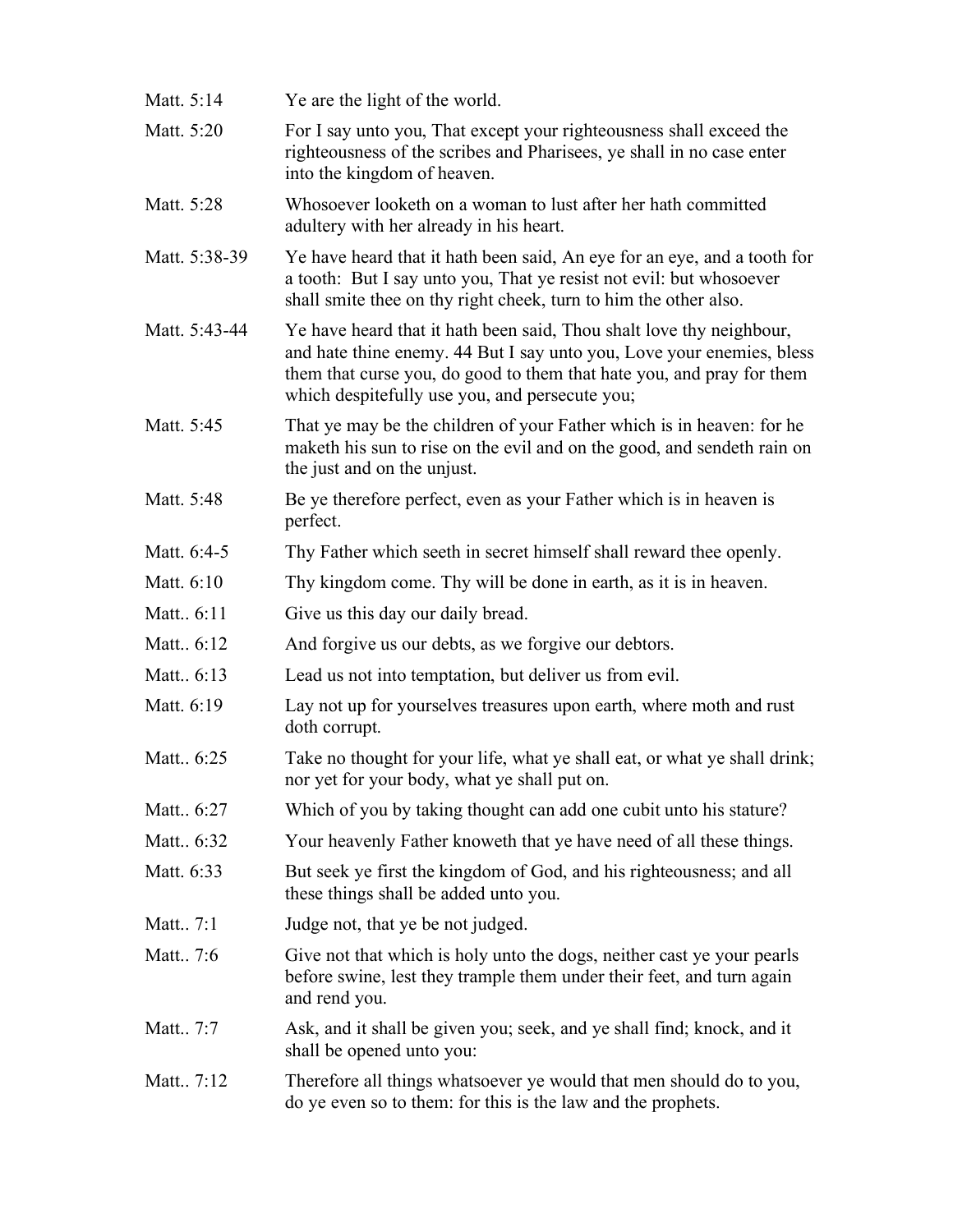| Matt. 7:14      | Strait is the gate, and narrow is the way, which leadeth unto life, and<br>few there be that find it.                                                                                              |
|-----------------|----------------------------------------------------------------------------------------------------------------------------------------------------------------------------------------------------|
| Matt 7:16       | Ye shall know them by their fruits.                                                                                                                                                                |
| Matt 7:20       | By their fruits ye shall know them.                                                                                                                                                                |
| Matt. 7:24      | Therefore whosoever heareth these sayings of mine, and doeth them, I<br>will liken him unto a wise man, which built his house upon a rock.                                                         |
| Matt. 7:29      | For he taught them as one having authority, and not as the scribes.                                                                                                                                |
| Matt. 9:6       | Arise, take up thy bed, and go unto thine house.                                                                                                                                                   |
| Matt. 9:17      | Neither do men put new wine into old bottles: else the bottles break,<br>and the wine runneth out, and the bottles perish: but they put new wine<br>into new bottles, and both are preserved.      |
| Matt. 9:28      | And when he was come into the house, the blind men came to him:<br>and Jesus saith unto them, Believe ye that I am able to do this? They<br>said unto him, Yea, Lord.                              |
| Matt. 10:7-8    | And as ye go, preach, saying, The kingdom of heaven is at hand.<br>8 Heal the sick, cleanse the lepers, raise the dead, cast out devils:<br>freely ye have received, freely give.                  |
| Matt. 10:19, 20 | But when they deliver you up, take no thought how or what ye shall<br>speak: for it shall be given you in that same hour what ye shall speak.                                                      |
|                 | For it is not ye that speak, but the Spirit of your Father which speaketh<br>in you.                                                                                                               |
| Matt.10:34      | I came not to send peace, but a sword.                                                                                                                                                             |
| Matt. 11:11     | Verily I say unto you, Among them that are born of women there hath<br>not risen a greater than John the Baptist: notwithstanding he that is<br>least in the kingdom of heaven is greater than he. |
| Matt 11:28      | Come unto me, all ye that labour and are heavy laden, and I will give<br>you rest.                                                                                                                 |
| Matt. 12:25     | Every kingdom divided against itself is brought to desolation; and<br>every city or house divided against itself shall not stand:                                                                  |
| Matt. 13:12     | For whosoever hath, to him shall be given, and he shall have more<br>abundance: but whosoever hath not, from him shall be taken away<br>even that he hath.                                         |
| Matt. 13:45-46  | The kingdom of heaven is like unto a merchant man, seeking goodly<br>pearls: Who, when he had found one pearl of great price, went and                                                             |
|                 | sold all that he had, and bought it.                                                                                                                                                               |
| Matt. 13:57-58  | And they were offended in him. But Jesus said unto them, A prophet is<br>not without honour, save in his own country, and in his own house.                                                        |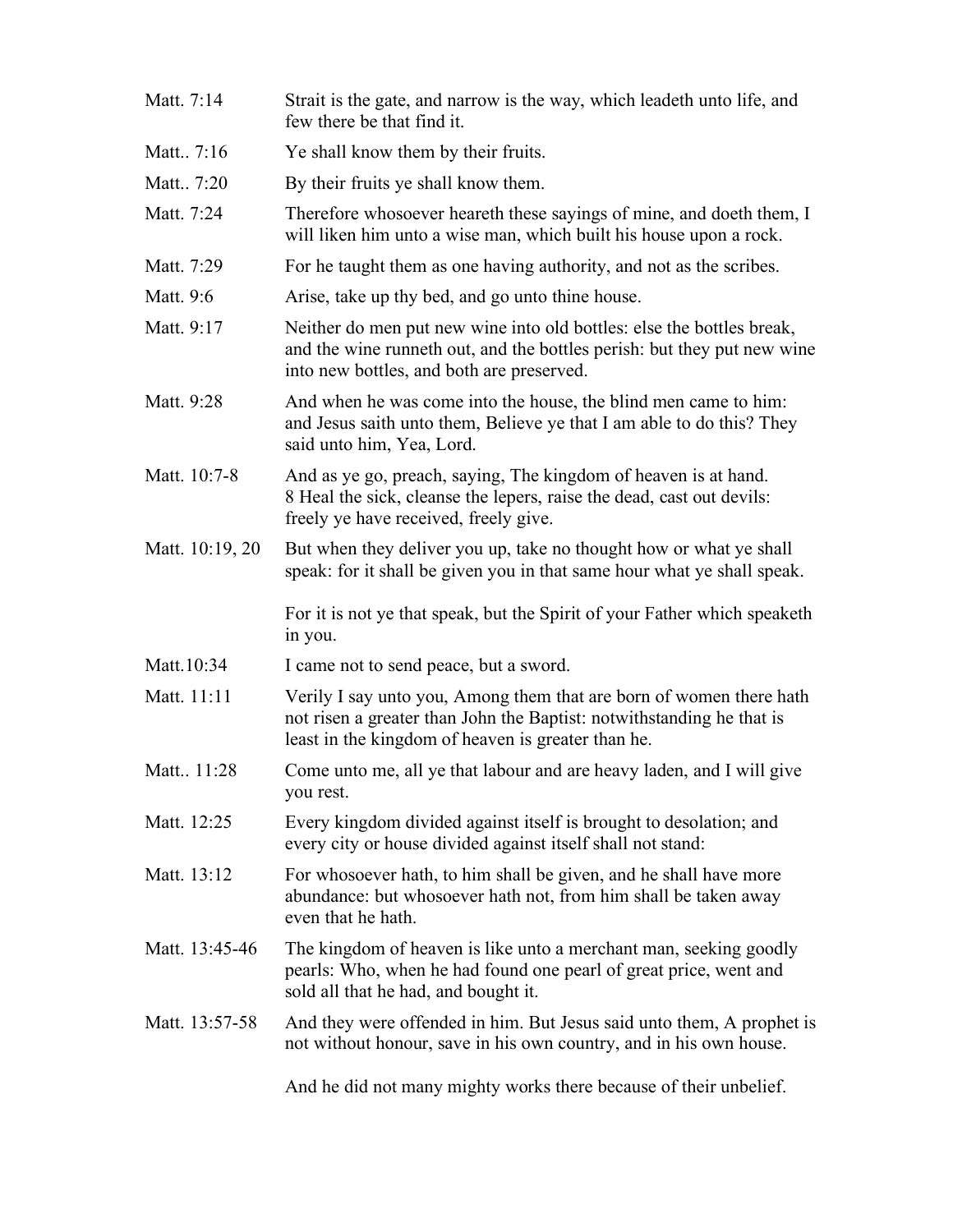| Matt. 14:19    | And he commanded the multitude to sit down on the grass, and took<br>the five loaves, and the two fishes, and looking up to heaven, he<br>blessed, and brake, and gave the loaves to his disciples, and the<br>disciples to the multitude.                         |
|----------------|--------------------------------------------------------------------------------------------------------------------------------------------------------------------------------------------------------------------------------------------------------------------|
| Matt. 14:27    | Be of good cheer; it is I; be not afraid.                                                                                                                                                                                                                          |
| Matt. 15:11    | Not that which goeth into the mouth defileth a man; but that which<br>cometh out of the mouth, this defileth a man.                                                                                                                                                |
| Matt. 16:15-17 | He saith unto them, But whom say ye that I am?                                                                                                                                                                                                                     |
|                | And Simon Peter answered and said, Thou art the Christ, the Son of<br>the living God.                                                                                                                                                                              |
|                | And Jesus answered and said unto him, Blessed art thou, Simon<br>Barjona: for flesh and blood hath not revealed it unto thee, but my<br>Father which is in heaven.                                                                                                 |
| Matt. 17:5     | This is my beloved Son, in whom I am well pleased.                                                                                                                                                                                                                 |
| Matt. 17:20    | And Jesus said unto them, Because of your unbelief: for verily I say<br>unto you, If ye have faith as a grain of mustard seed, ye shall say unto<br>this mountain, Remove hence to yonder place; and it shall remove; and<br>nothing shall be impossible unto you. |
| Matt. 18:22    | I say not unto thee, Until seven times: but, Until seventy times seven.                                                                                                                                                                                            |
| Matt. 19:17    | Why callest thou me good? there is none good but one, that is, God.                                                                                                                                                                                                |
| Matt. 23:9     | Call no man your father upon the earth: for one is your Father, which<br>is in heaven.                                                                                                                                                                             |
| Matt. 23:37    | Jerusalem, Jerusalem, thou that killest the prophets, and stonest them<br>which are sent unto thee, how often would I have gathered thy children<br>together, even as a hen gathereth her chickens under her wings, and ye<br>would not!                           |
| Matt. 25:40    | Inasmuch as ye have done it unto one of the least of these my brethren,<br>ye have done it unto me.                                                                                                                                                                |
| Matt. 26:11    | For ye have the poor always with you.                                                                                                                                                                                                                              |
| Matt. 26:52    | Put up again thy sword into his place: for all they that take the sword<br>shall perish with the sword.                                                                                                                                                            |
| Matt. 28:20    | I am with you alway, even unto the end of the world.                                                                                                                                                                                                               |
| Phil 2:5-6     | Let this mind be in you, which was also in Christ Jesus:                                                                                                                                                                                                           |
|                | Who, being in the form of God, thought it not robbery to be equal with<br>God.                                                                                                                                                                                     |
| Phil 3:13-14   | Forgetting those things which are behind, and reaching forth unto                                                                                                                                                                                                  |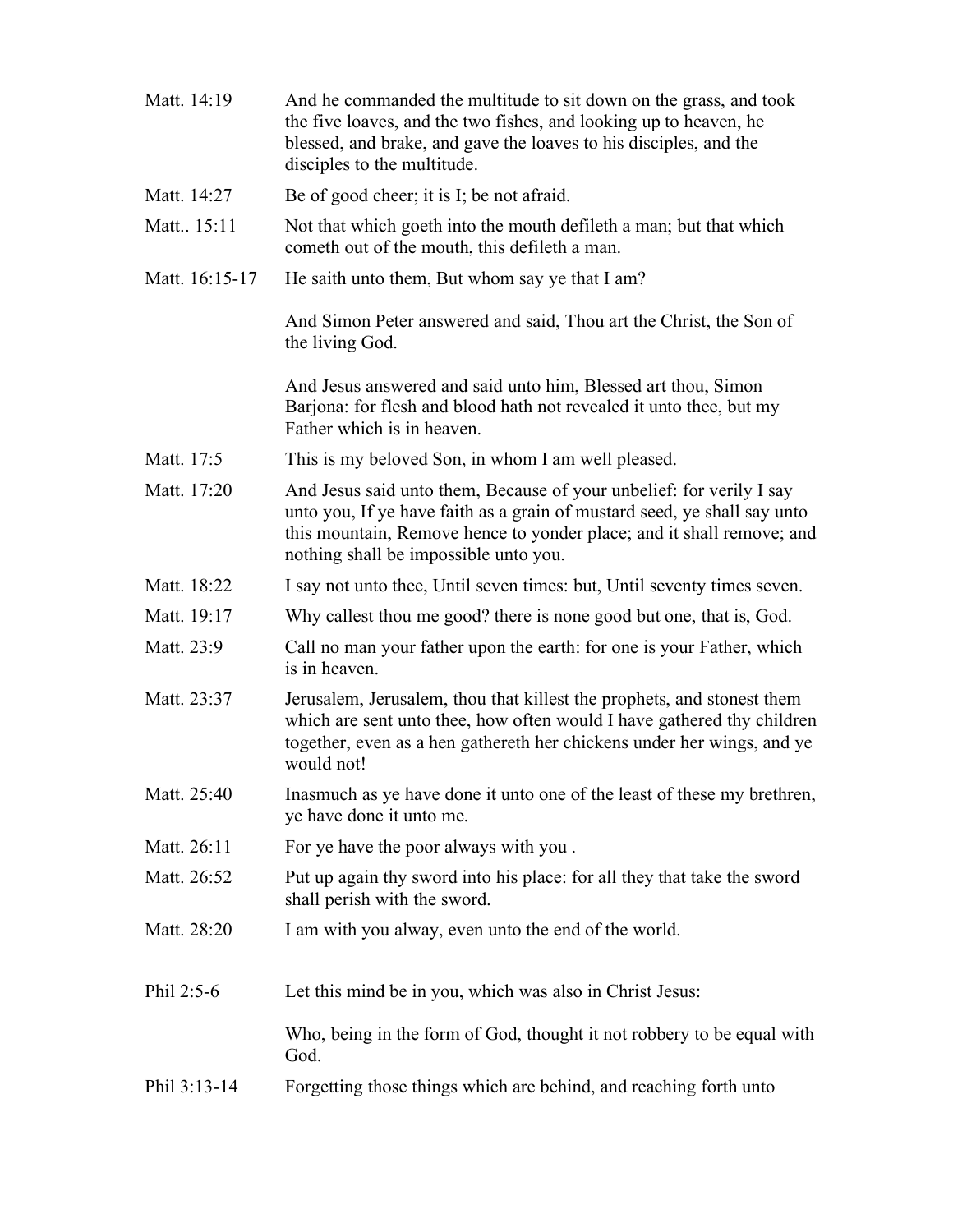|               | those things which are before, I press toward the mark for the prize of<br>the high calling of God in Christ Jesus.                                                                                                               |
|---------------|-----------------------------------------------------------------------------------------------------------------------------------------------------------------------------------------------------------------------------------|
| Phil 4:7      | And the peace of God, which passeth all understanding, shall keep<br>your hearts and minds through Christ Jesus.                                                                                                                  |
| Phil 4:13     | I can do all things through Christ which strengtheneth me.                                                                                                                                                                        |
| Prov $3:5-6$  | Trust in the LORD with all thine heart; and lean not unto thine own<br>understanding. In all thy ways acknowledge him, and he shall direct<br>thy paths.                                                                          |
| Psalms 19:1   | The heavens declare the glory of God; and the firmament sheweth his<br>handywork.                                                                                                                                                 |
| Psalms 16:11  | Thou wilt shew me the path of life: in thy presence is fulness of joy; at<br>thy right hand there are pleasures for evermore.                                                                                                     |
| Psalms 17:15  | As for me, I will behold thy face in righteousness: I shall be satisfied,<br>when I awake, with thy likeness.                                                                                                                     |
| Psalms 19:14  | Let the words of my mouth, and the meditation of my heart, be<br>acceptable in thy sight.                                                                                                                                         |
| Psalms 23:1-3 | The LORD is my shepherd; I shall not want. 2 He maketh me to lie<br>down in green pastures: he leadeth me beside the still waters. 3 He<br>restoreth my soul: he leadeth me in the paths of righteousness for his<br>name's sake. |
| Psalms 23:4   | Yea, though I walk through the valley of the shadow of death, I will<br>fear no evil: for thou art with me.                                                                                                                       |
| Psalms 24:1   | The earth is the LORD'S, and the fulness thereof.                                                                                                                                                                                 |
| Psalms 42:11  | I shall yet praise him, who is the health of my countenance, and my<br>God.                                                                                                                                                       |
| Psalms 46:6   | He uttered his voice, the earth melted.                                                                                                                                                                                           |
| Psalms 46:10  | Be still, and know that I am God.                                                                                                                                                                                                 |
| Psalms 82:6   | I have said, Ye are gods; and all of you are children of the most High.                                                                                                                                                           |
| Psalms 91:1   | He that dwelleth in the secret place of the most High shall abide under<br>the shadow of the Almighty.                                                                                                                            |
| Psalms 91:10  | There shall no evil befall thee, neither shall any plague come nigh thy<br>dwelling.                                                                                                                                              |
| Psalms 118:9  | It is better to trust in the LORD than to put confidence in princes.                                                                                                                                                              |
| Psalms 127:1  | Except the LORD build the house, they labour in vain that build it.                                                                                                                                                               |
| Psalms 138:8  | The LORD will perfect that which concerneth me.                                                                                                                                                                                   |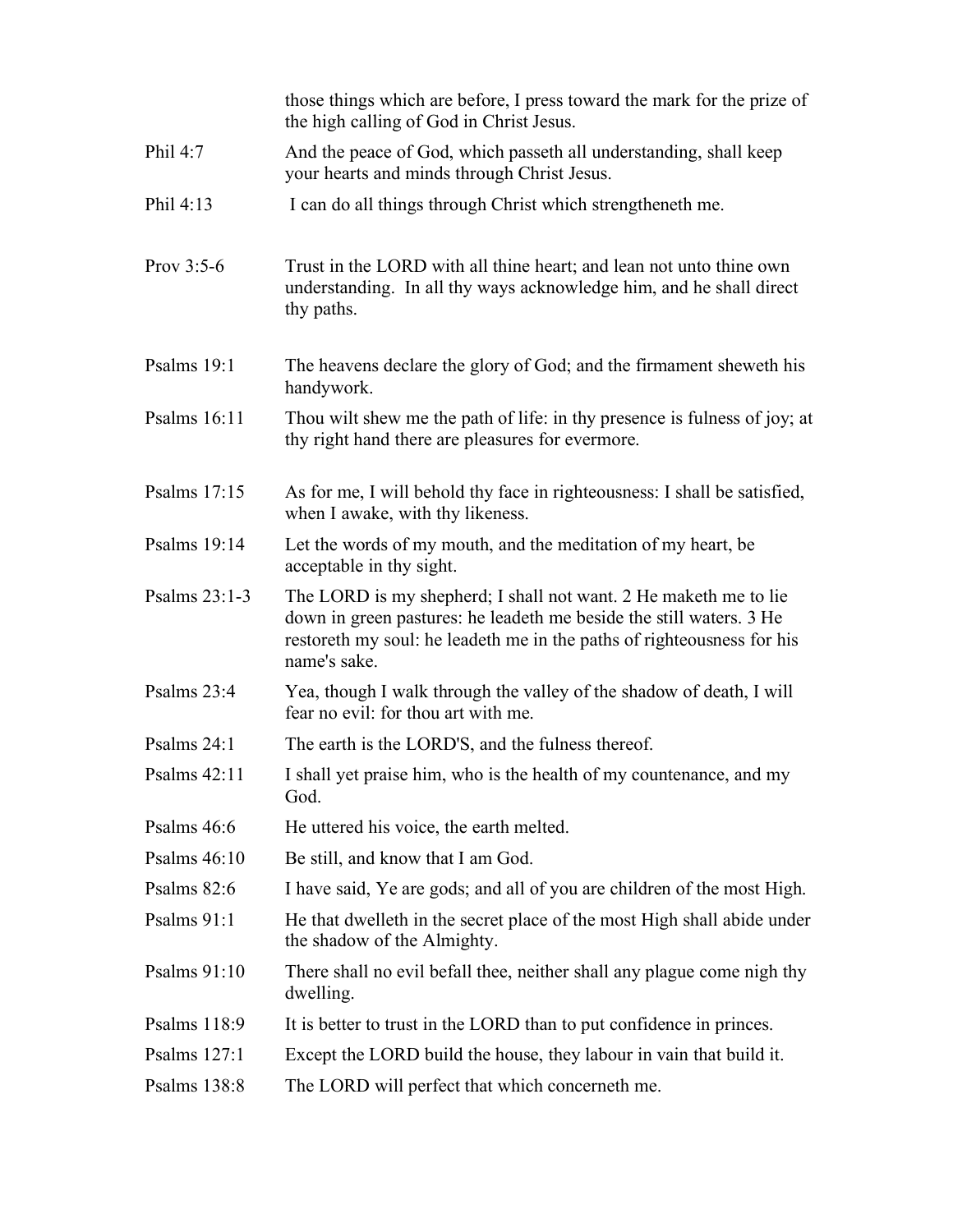| Psalms 139:8   | If I ascend up into heaven, thou art there: if I make my bed in hell,<br>behold, thou art there.                                                                                                 |
|----------------|--------------------------------------------------------------------------------------------------------------------------------------------------------------------------------------------------|
| Psalms 139:12  | Yea, the darkness hideth not from thee; but the night shineth as the<br>day: the darkness and the light are both alike to thee.                                                                  |
| Psalms 146:3   | Put not your trust in princes, nor in the son of man, in whom there is<br>no help.                                                                                                               |
| Rev 2:17       | To him that overcometh will I give to eat of the hidden manna, and<br>will give him a white stone, and in the stone a new name written,<br>which no man knoweth saving he that receive th it.    |
| Rev 3:20       | I stand at the door, and knock.                                                                                                                                                                  |
| Rev 21:7       | He that overcometh shall inherit all things; and I will be his God, and<br>he shall be my son.                                                                                                   |
| Rev 21:27      | And there shall in no wise enter into it any thing that defileth, neither<br>whatsoever worketh abomination, or maketh a lie.                                                                    |
| Rev 22:5       | And there shall be no night there; and they need no candle, neither<br>light of the sun; for the Lord God giveth them light: and they shall<br>reign for ever and ever.                          |
| Romans 6:14    | For sin shall not have dominion over you: for ye are not under the law,<br>but under grace.                                                                                                      |
| Romans 7:19    | For the good that I would I do not: but the evil which I would not, that<br>I do.                                                                                                                |
| Romans 8:6     | For to be carnally minded is death; but to be spiritually minded is life<br>and peace.                                                                                                           |
| Romans 8:7     | The carnal mind is enmity against God: for it is not subject to the law<br>of God, neither indeed can be.                                                                                        |
| Romans 8:11    | But if the Spirit of him that raised up Jesus from the dead dwell in you,<br>he that raised up Christ from the dead shall also quicken your mortal<br>bodies by his Spirit that dwelleth in you. |
| Romans 8:14    | For as many as are led by the Spirit of God, they are the sons of God.                                                                                                                           |
| Romans 8:16-17 | The Spirit itself beareth witness with our spirit, that we are the<br>children of God:                                                                                                           |
|                | And if children, then heirs; heirs of God, and joint-heirs with Christ; if<br>so be that we suffer with him, that we may be also glorified together.                                             |
| Romans 8:26    | We know not what we should pray for as we ought.                                                                                                                                                 |
| Romans 8:38-39 | Neither death, nor life, nor angels, nor principalities, nor powers, nor<br>things present, nor things to come,                                                                                  |